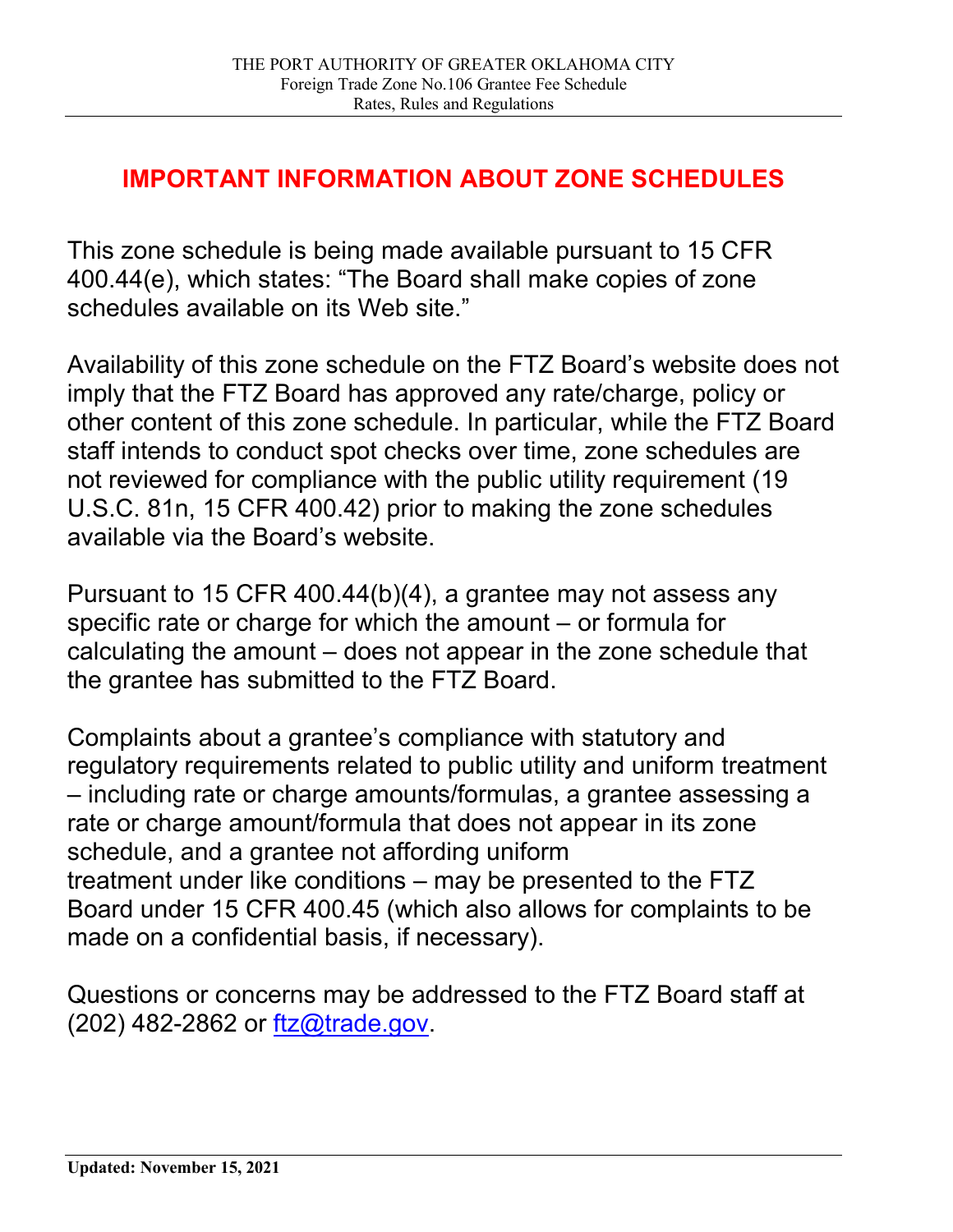# **FOREIGN-TRADE ZONE #106 ZONE SCHEDULE**



# **CHARGES, RATES, RULES, AND REGULATIONS APPLICABLE AT FOREIGN-TRADE ZONE # 106**

**Operating Under Grant of Authority** from the **United States Foreign-Trade Zones Board** to the **Port Authority of the Greater Oklahoma City Area**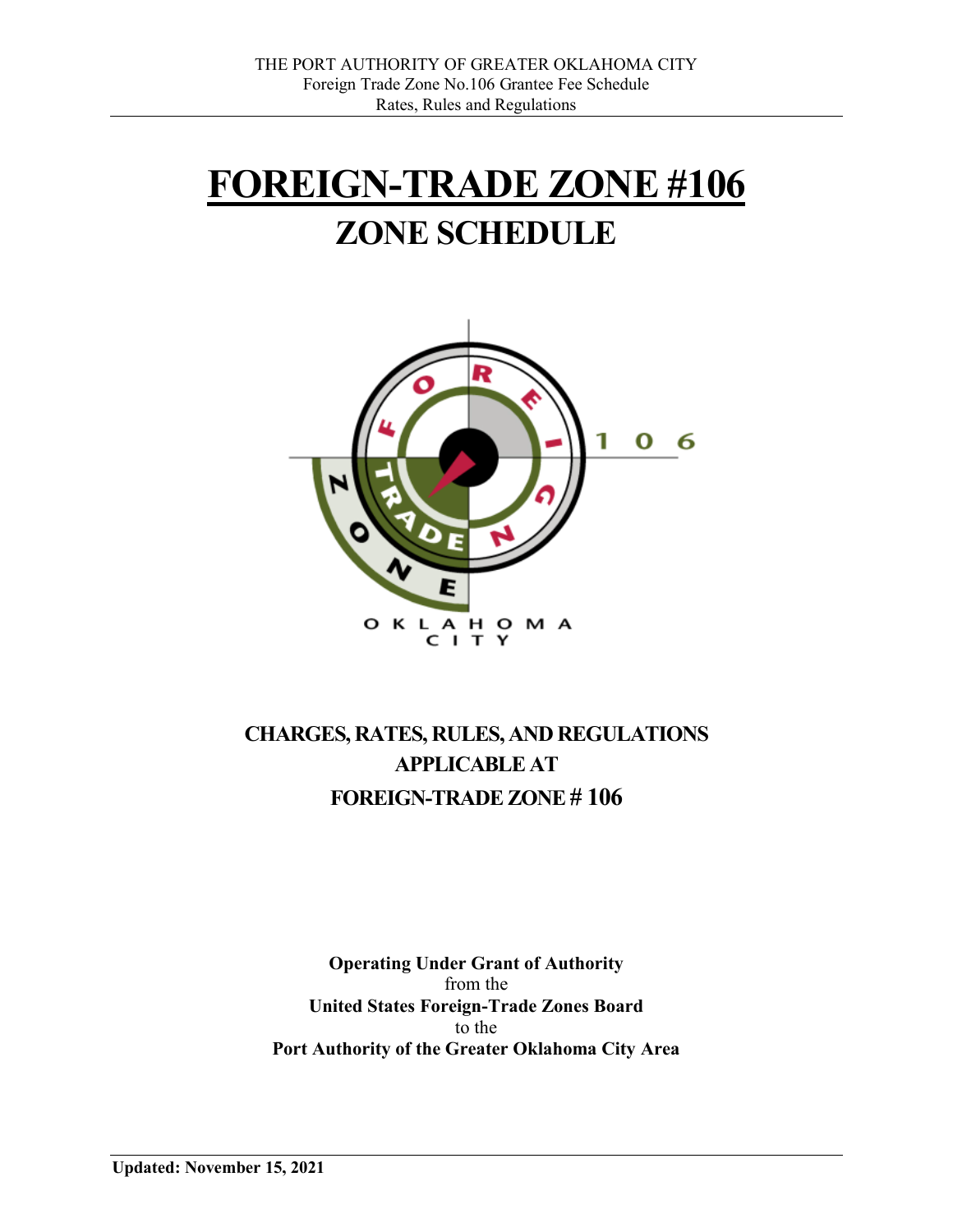### **FOREIGN TRADE ZONE NO.106**

Operating under the authority granted by the Foreign-Trade Zones Board United States Department of Commerce Board Order No. 271 (Docket No.33-83)

#### **GENERAL OFFICE:**

Alliance for Economic Development of Oklahoma City, Inc. 105 N. Hudson, Suite 101 Oklahoma City, OK 73102

## **TABLE OF CONTENTS**

| <u><b>Part I</b></u> – Authority                                                     | Page 3 |
|--------------------------------------------------------------------------------------|--------|
| <b>Part II – General Rules and Regulations</b>                                       | Page 5 |
| Part III – Rates, Charges, and Fees                                                  | Page 7 |
| Appendix A – Definition of Foreign-Trade Zone Terms and<br><b>U.S. Customs Forms</b> | Page 9 |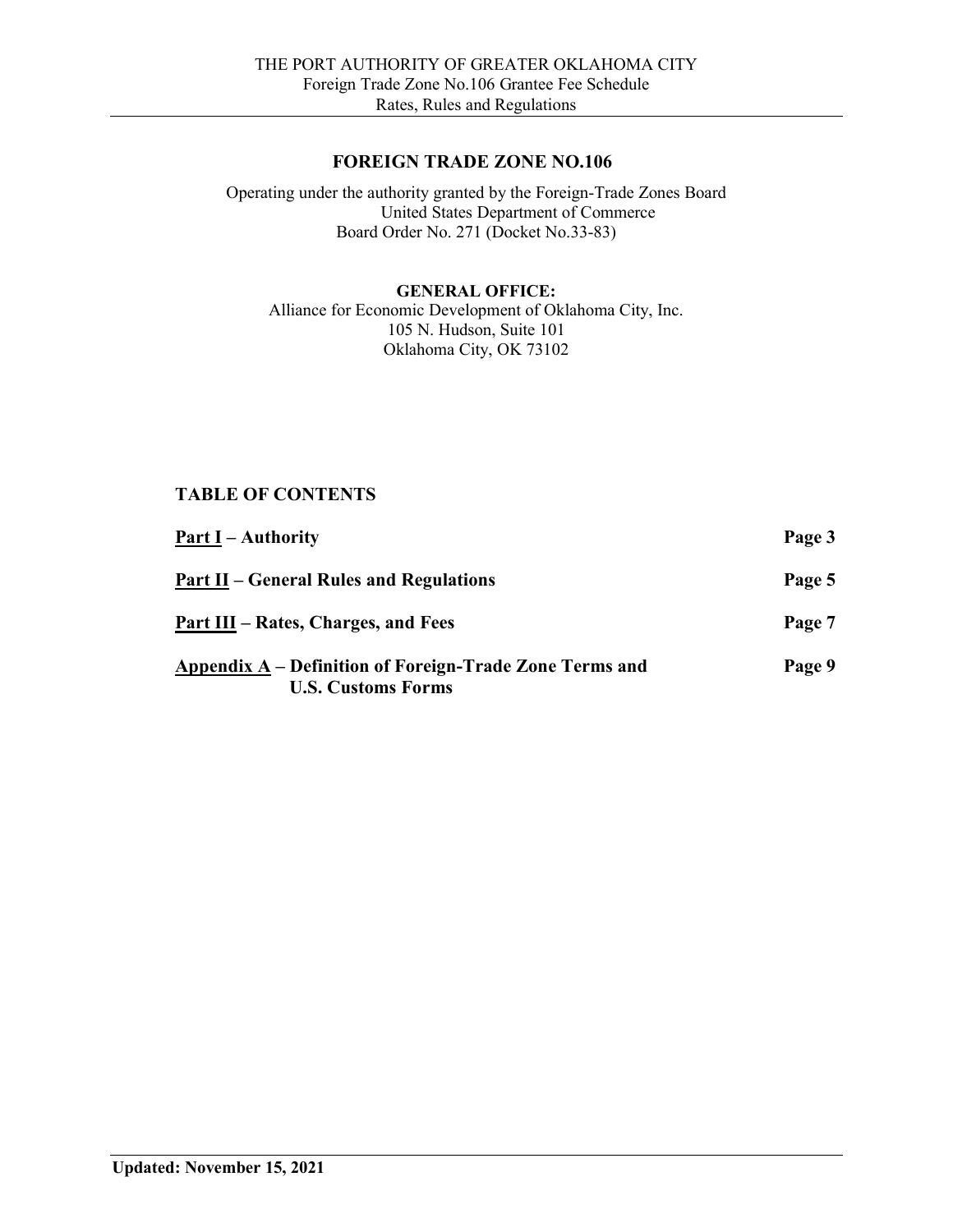# **SECTION I - AUTHORITY**

**Grantee Authority:** On September 14, 1984 Foreign-Trade Zone No. 106 was granted authority by the Foreign-Trade Zones Board (Order No. 271) to the Port Authority of the Greater Oklahoma City Area (Zone Grantee) which was established by Oklahoma City ordinance #9960 enacted by Oklahoma City pursuant to 82 Oklahoma Statues section 1101 et. seq. This Zone Schedule sets forth the operational structure of Foreign-Trade Zone No. 106 and the regulations and charges associated with active Zone operations.

On March 15, 2012 the Foreign Trade Zone approved the reorganization of FTZ No. 106 under the Alternative Site Framework (ASF) program. The ASF program allows a grantee to designate a Service Area (for example a Service Area could encompass several counties), which allows for expedited approval of Foreign Trade Zone designation anywhere in the Service Area. The Zone Grantee submitted an ASF application to the Foreign Trade Zones Board in 2011 and was approved in 2012. The service area for FTZ 106 covers Blaine, Caddo, Canadian, Cleveland, Comanche, Custer, Garfield, Garvin, Grady, Kay, Kingfisher, Lincoln, Logan, McClain, Noble, Oklahoma, Payne, Pontotoc, Pottawatomie, Seminole and Stephens Counties.

The goal of the Zone Grantee is to promote economic development throughout the Greater Oklahoma City Area through the promotion and utilization of Foreign-Trade Zone No. 106. Foreign-Trade Zone No. 106 assists in the economic development of the region by providing a Customs duty management tool to importers and exporters.

This Zone Schedule may be modified, amended or replaced by the Port Authority at any time if it is determined to be necessary or appropriate to do so. The Port Authority shall, in its sole discretion, interpret the provisions of this Zone Schedule and determine the applicability of any of its provisions.

**U.S. Customs & Border Protection Authority:** The rates, rules and regulations provided in this Zone Schedule do not supersede Customs Statutes, Regulations and Rules. Any new measures, rulings, or determinations made by Customs will apply.

#### **Statutory and Regulatory Authority:**

Foreign-Trade Zones Act: 19 U.S.C. 81 Foreign-Trade Zones Board Regulations: 15 CFR 400 Customs & Border Protection Regulations: 19 CFR 146

**Authority Granted:** The Grantee grants the FTZ Operator the authority to utilize the Zone Site as a FTZ subject to the terms and conditions set forth within the Operating Agreement executed between the Grantee and the FTZ Operator.

**Authority Accepted:** The FTZ Operator assumes responsibility for the operation and management of the Zone Site in accordance with the terms and conditions of the Operating Agreement during the term set within the Agreement and any extensions thereof.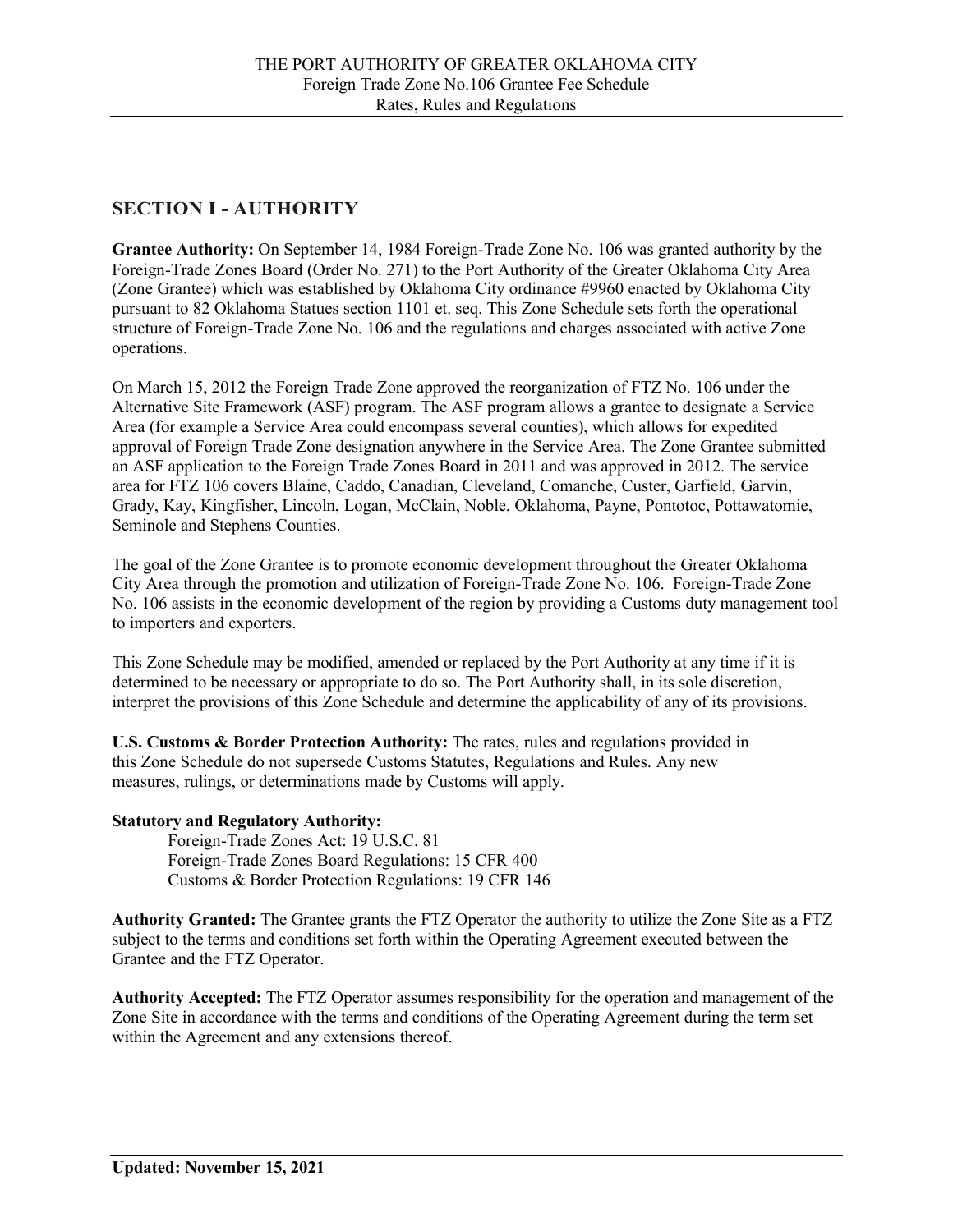#### **SECTION II -GENERAL RULES & REGULATIONS**

**Schedule of Rules, Regulations, Rates and Charges:** This schedule is published pursuant to a [grant issued](https://enforcement.trade.gov/ftzpage/orders/ord256-340.html) by the Foreign-Trade Zones Board, U.S. Department of Commerce, Washington, D.C., on September 14, 1984, to The Port Authority of the Greater Oklahoma City Area. The rules, regulations, rates and charges of this Schedule shall apply at Foreign-Trade Zone No. 106. The Grantee is authorized to compile, publish, post and file revisions and amendments to this Schedule. Copies of this Schedule are on file with the Foreign-Trade Zones Board, Washington, D.C., and are available at the Grantee's office located at **1**05 N. Hudson Avenue, Suite 101, Oklahoma City, OK 73102

**Application and Interpretation of Schedule:** The Grantee shall interpret and determine the applicability of this Schedule. However, any matter involving interpretation or action by U.S. Customs & Border Protection or another agency of the U.S. Government will be determined by the Director of Customs or duly appointed representative.

**Zone Operated as a Public Utility:** All rates and charges for services or privileges within the Zone shall be fair and reasonable, and the Grantee shall afford to all who may apply for the use of the Zone uniform treatment under like conditions.

**Board Regulations:** Foreign-Trade Zone No. 106 is regulated by the Foreign-Trade Zones Board, Washington, D.C. under U.S. Code of Federal Regulations, Title 15, Chapter IV, Part 400.

**U.S. Customs Regulations:** Foreign-Trade Zone No. 106 is subject to special Customs regulations as defined in U.S. Code of Federal Regulations, Title 19, Chapter I, U.S. Customs, Part 146 Foreign-Trade Zones.

**Reports to Governmental Agencies:** The Grantee is required to submit periodic reports to the Foreign-Trade Zones Board and to U.S. Customs & Border Protection and may be required to perform other acts as the sponsor of the Zone in compliance with governmental regulations. Operators and Users are required to and shall cooperate with the Grantee in the creation and maintenance of procedures, systems, regulations or programs, and provide information and statistics, which the Grantee considers necessary to ensure compliance with governmental requirements. Without limiting the generality of the foregoing, the Operator shall provide such information as may be required by the Grantee for inclusion in its Annual Report to the Board. Such information shall be furnished on or before February 1 of each calendar year by all zone operators (including Usage-Driven and Magnet site, and Subzone operators), except as may be authorized in writing by the Grantee.

**Governmental Agencies:** All lawful regulations regarding government agencies in or about ports of entry must be complied insofar as they are not in conflict with Foreign-Trade Zones Act of June 18, 1934, (48 State. 998- 1003; 19 U.S.C. 81a-81u) as amended.

**Public Interest, Health and Safety:** No Operation or process of treatment will be permitted in the Zone that is detrimental to the public interest, health and safety.

**Non-Liability:** The Grantee is not liable and cannot assume any responsibility for any loss or damage to freight, cargo or merchandise or other property in the Zone, or for any loss or damage arising from acts of commission or omission of other occupants, or users of adjacent or contiguous compartments or for other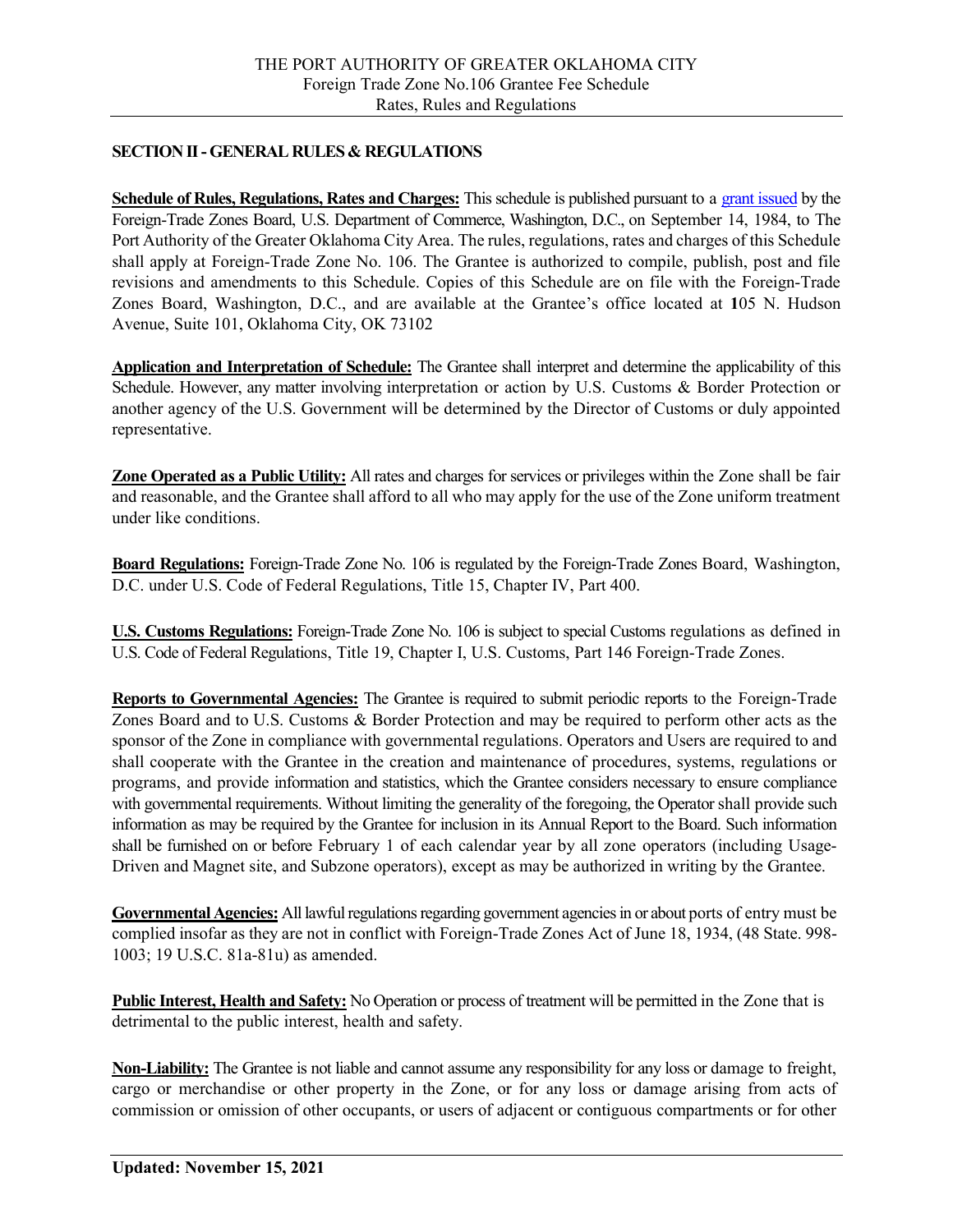portions in or about the Zone.

All liabilities for duties, taxes or penalties due any agency of the United States Government and arising from the utilization of Zone premises shall be borne by the Zone user, including any duty, taxes or penalties on merchandise which is pilfered, lost, damaged, or otherwise not accounted for to the satisfaction of Customs.

**Insurance:** Insurance is carried by the Grantee on its own property only and does not include insurance on the contents stored therein. Users shall not place or cause to be placed in the zone any merchandise which will cause the cancellation or forfeiture of the insurance or affect the premium rate thereof on the building or buildings in the Zone; and in the event of any merchandise placement, the user shall, subject to all proper procedures, remove such offending merchandise from the Zone.

**Compensation Insurance:** Every person employed by contractors or customers in the Zone shall be properly covered by Workmen's Compensation Insurance as may be legally required.

**Security and Safety Requirements in the Zone:** All Foreign-Trade Zone Sites, in order to be approved for their initial activation by Customs, must meet certain security and safety requirements. After a Zone Site has been activated, all security and safety measures required to achieve the initial activation must be maintained. Spot checks may be conducted by Customs and the Grantee, and liquidated damages or notices may be assessed if these requirements are found to be insufficiently met in any way.

**Inventory Control and Recordkeeping Systems:** All inventory control and recordkeeping systems employed by Operators within the Zone must meet the requirements of Customs Regulations.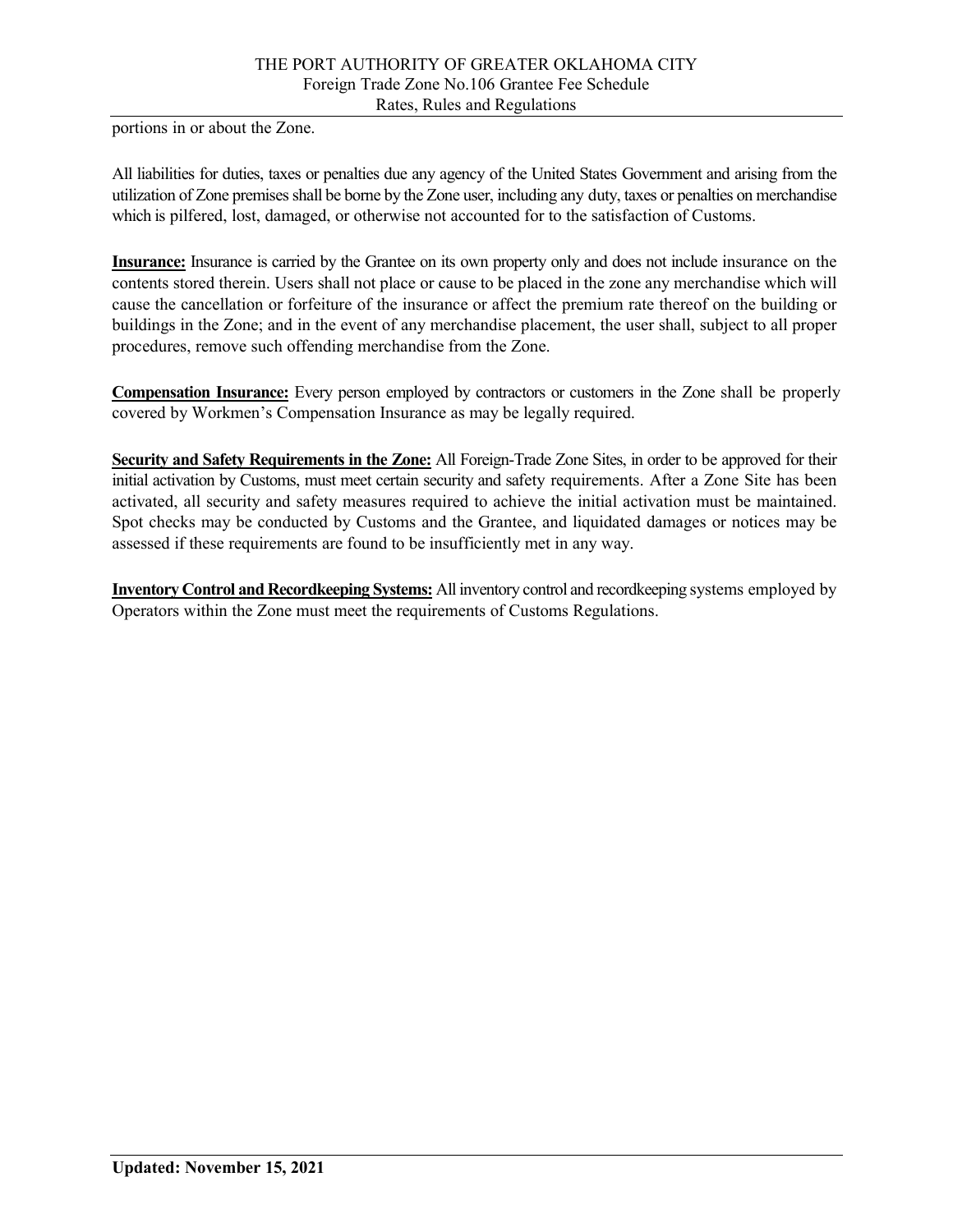#### **SECTION III – RATES, CHARGES AND FEES**

#### **GRANTEE FEES**

| <b>Fees</b>                                                                 | <b>Description of Fees</b>                                                                                                  |          |
|-----------------------------------------------------------------------------|-----------------------------------------------------------------------------------------------------------------------------|----------|
| A.) Application Fees                                                        |                                                                                                                             |          |
| 1.) ASF Usage Driven<br>Site/Subzone<br><b>Includes Traditional Subzone</b> | One-Time/Non-Refundable                                                                                                     | \$6,000  |
| 2.) ASF Magnet Site                                                         | One-Time/Non-Refundable                                                                                                     | \$6,000  |
| 3.) Boundary Modification                                                   | One-Time/Non-Refundable                                                                                                     | \$3,000  |
| <b>B.) Annual Operating Fee</b>                                             |                                                                                                                             |          |
| 1.) ASF Usage Driven<br>Site/Subzone<br>Includes Traditional Subzone        | Paid annually/Non-Refundable<br>*A company with multiple sites will be<br>charged one annual operating fee.                 | \$12,000 |
| 2.) ASF Magnet Site                                                         | Paid annually/Non-Refundable<br>*A magnet site operator with multiple<br>users will be charged one annual<br>operating fee. | \$4,000  |
| <b>Deactivation Fee</b><br>C.                                               | One-Time/Non-Refundable                                                                                                     | \$1,500  |
| <b>Reactivation Fee</b><br>$\mathbf{D}$ .                                   | One-Time/Non-Refundable                                                                                                     | \$1,500  |

The application fee is due before the Grantee will provide its written concurrence for the submission of the Application to the Foreign Trade Zones Board. The Grantee will forward an invoice to the operator/user for payment of the application fee. In addition to the Grantee fee, all application costs will accrue to the party requesting FTZ designation.

The annual fee for ASF Usage Driven/Subzone site, Magnet site or a Traditional Subzone site is due as stated in the executed Grantee /Operating Agreement with the Grantee. Unless otherwise stated in the agreement, the annual fee for each fiscal year is due on January  $15<sup>th</sup>$  of that fiscal year or within 40 days of activation (the annual fee shall be prorated according to the number of months in that calendar year during which the agreement is in effect). The Grantee will forward the Operator an invoice one month before the annual fee is due.

The Port Authority of Greater Oklahoma City charges no operational fee to users. If a zone user elects to utilize the services of a third-party operating company, the operator rates and charges should be independently negotiated between the user and third-party operating company.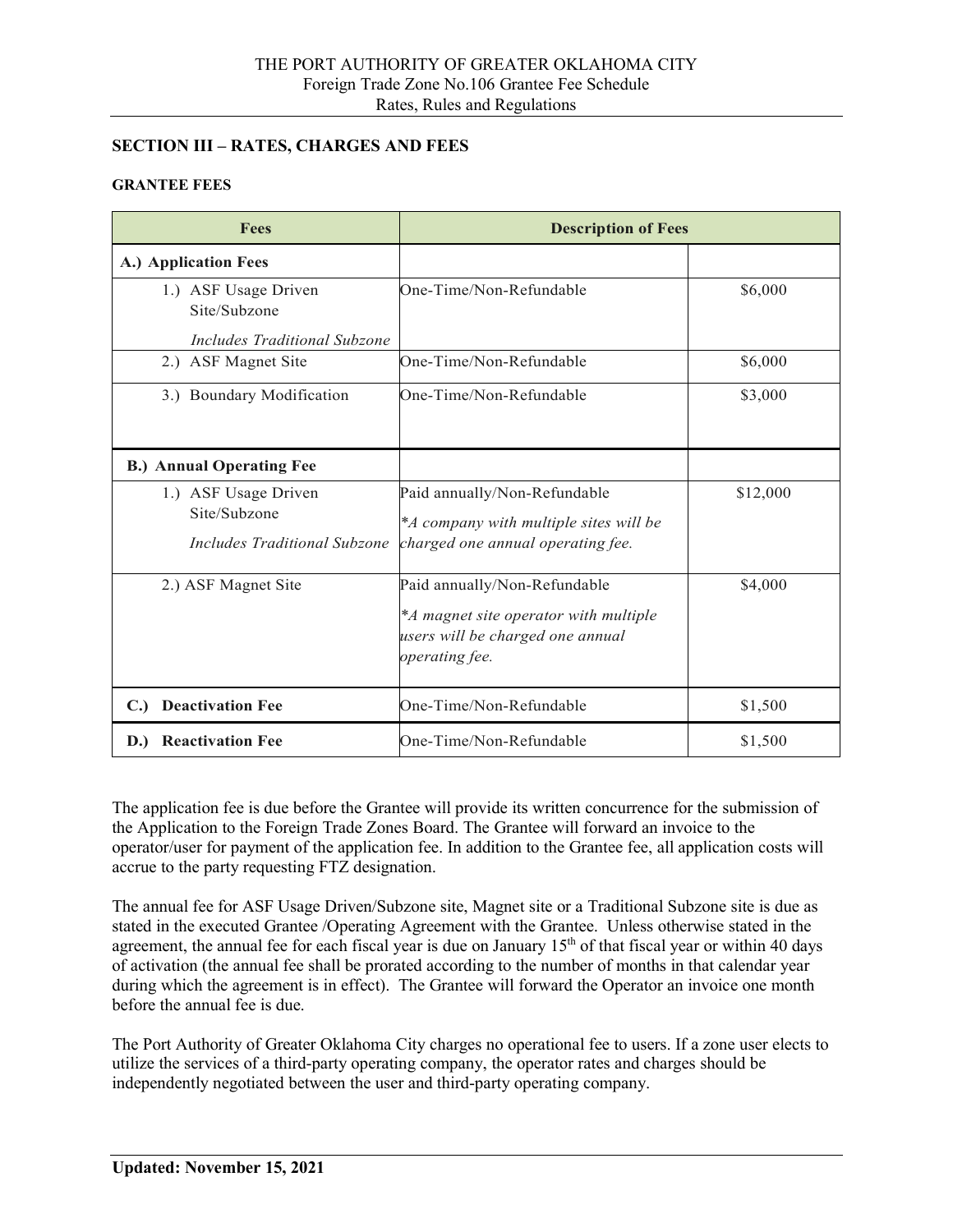#### **Explanation of Grantee Fees**

#### Application Fee:

The Application Processing Fee covers the Grantee's expenses for assistance in preparing and reviewing the application for the submission of an Application to the Foreign-Trade Zones Board and any necessary support required in the Application process. The applicant is responsible to obtain any applicable taxing district support letters. The application fee will be a non-refundable one-time charge and is required to be paid prior to the Grantee's submission of the Application.

#### Annual Operating Fee:

The annual fee shall include the administration of the Zone by the Grantee, preparation of the Annual Report to the Foreign-Trade Zones Board, and support services from the Grantee staff. Upon activation, a Zone Operator shall be charged an annual fee, payable to the Grantee. It is required that the operator notifies the Grantee at the time of activation and provide a copy of the activation approval letter from Customs. The annual operating fee will be pro-rated in the first year based upon the date of activation. After which, the fee will be collected for the calendar year.

#### Deactivation Fee:

A deactivation fee of \$1,500, payable to the Grantee, will be charged to a Zone Operator seeking to deactivate a Zone Site.The fee is due prior to the Grantee providing its concurrence letter for deactivation.

#### Reactivation Fee:

A reactivation fee of \$1,500, payable to the Grantee, will be charged to a Zone Operator seeking to reactivate a Zone Site.The fee is due prior to the Grantee providing its concurrence letter for reactivation.

#### **FEDERAL CHARGES (FOREIGN TRADE ZONES BOARD)**

The Foreign Trade Zones Board charges a fee for certain applications.

- 1. Traditional Subzones:
	- a. Non-manufacturing/processing or less than 3 products: \$4,000
	- b. Manufacturing/processing 3 or more products: \$6,500
- 2. Expansions: \$1,600

CBP currently does not charge any fees to obtain FTZ designation.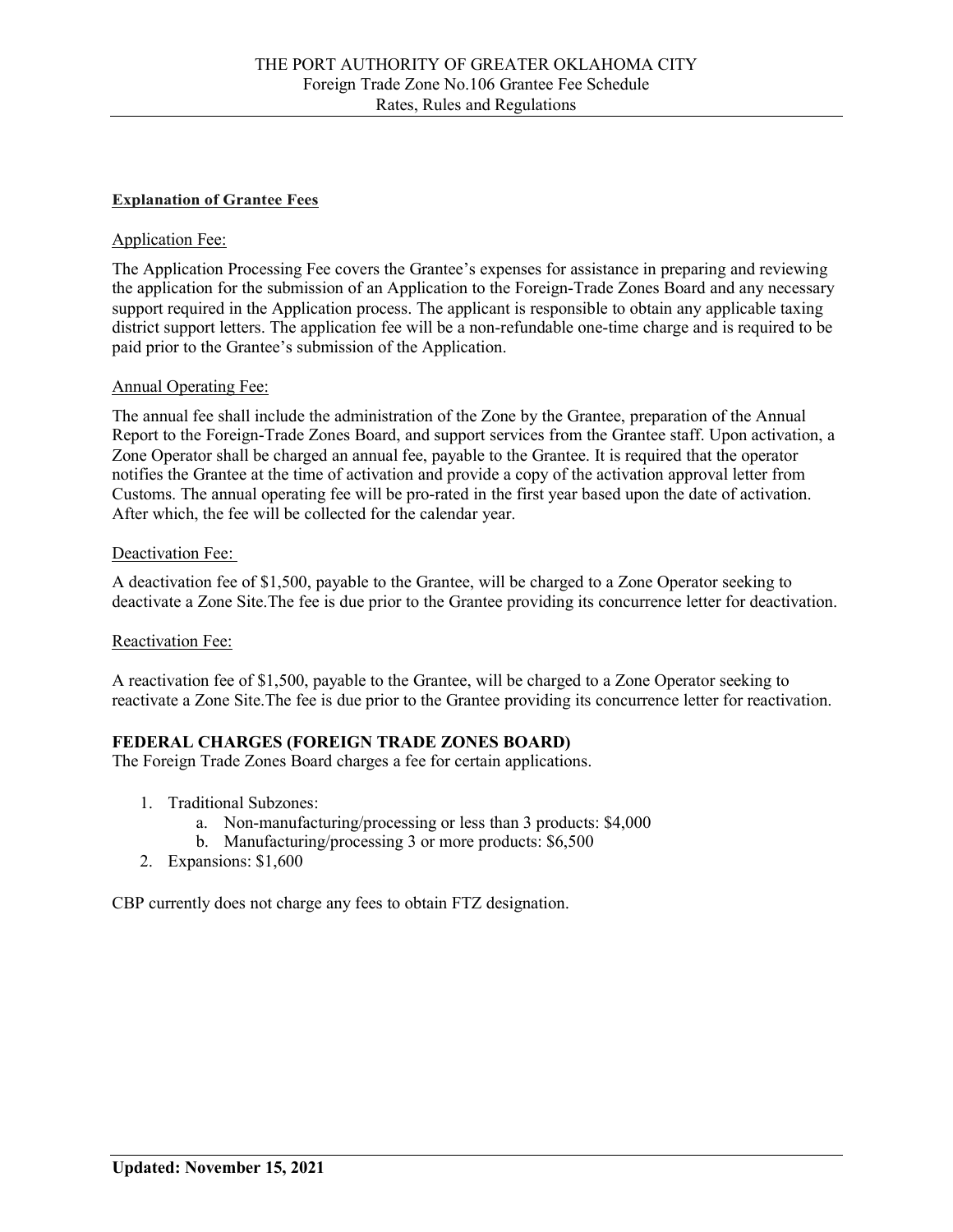## **APPENDIX A: DEFINITION OF FOREIGN-TRADE ZONE TERMS AND U.S. CUSTOMS FORMS**

**Act:** The Foreign-Trade Zones Act of June 18, 1934 as amended (Title 19 U.S.C. 81a-81u).

**Activation:** Filing of an application with Customs and Border Protection by the FTZ Operator, with Grantee's concurrence, results in the actual utilization of an FTZ eligible site as an FTZ.

**Alteration/Modification:** A change in the boundaries of an activated Zone or Subzone; activation of a separate Site of an already activated Zone or Subzone with the same Operator at the same port; or the relocation of an already-activated Site with the same Operator.

**Board:** The Foreign-Trade Zones Board, which consists of the Secretary of the Department of Commerce (Chairman), the Secretary of the Treasury, and the Secretary of the Army or their designated alternatives.

**Customs Form 214:** Application and permit to admit merchandise into a Foreign-Trade Zone, permit to transfer merchandise through Customs territory to Zone and Customs return thereon, and Customs or operator's report of merchandise received at the Zone. Application and permit for Foreign-Trade Zone status designation.

**Customs Form 216:** Application and permit for the manipulation, manufacture, exhibition or destruction of merchandise within a Foreign-Trade Zone.

**Customs Form 3461:** Document prepared by the User, which must be approved by Customs & Border Protection (CBP) and furnished to the FTZ Operator prior to the physical removal of any merchandise from the FTZ into the customs territory of the United States.

**Customs Form 7512:** Document prepared by the User, which must be approved by Customs & Border Protection (CBP) and furnished to the FTZ Operator prior to the physical removal of any merchandise from the FTZ for exportation of merchandise from the United States.

**Customs:** United States Customs & Border Protection, U.S. Department of Homeland Security.

**Customs Territory:** The territory of the United States in which the general tariff laws of the United States apply, but which is not included in any Foreign-Trade Zone. Customs territory of the United States includes only the States, the District of Columbia, and Puerto Rico.

**Deactivation:** Voluntary discontinuation of the activation of an entire Zone or Subzone by the Grantee or Operator. Discontinuance of the activated status of only part of a Zone is an alteration/modification.

**Domestic Merchandise:** Merchandise which has been: (1) produced in the United States and not exported there from; or (2) previously imported into Customs territory and properly released from Customs custody.

**Entry:** To bring merchandise into U.S. Customs territory.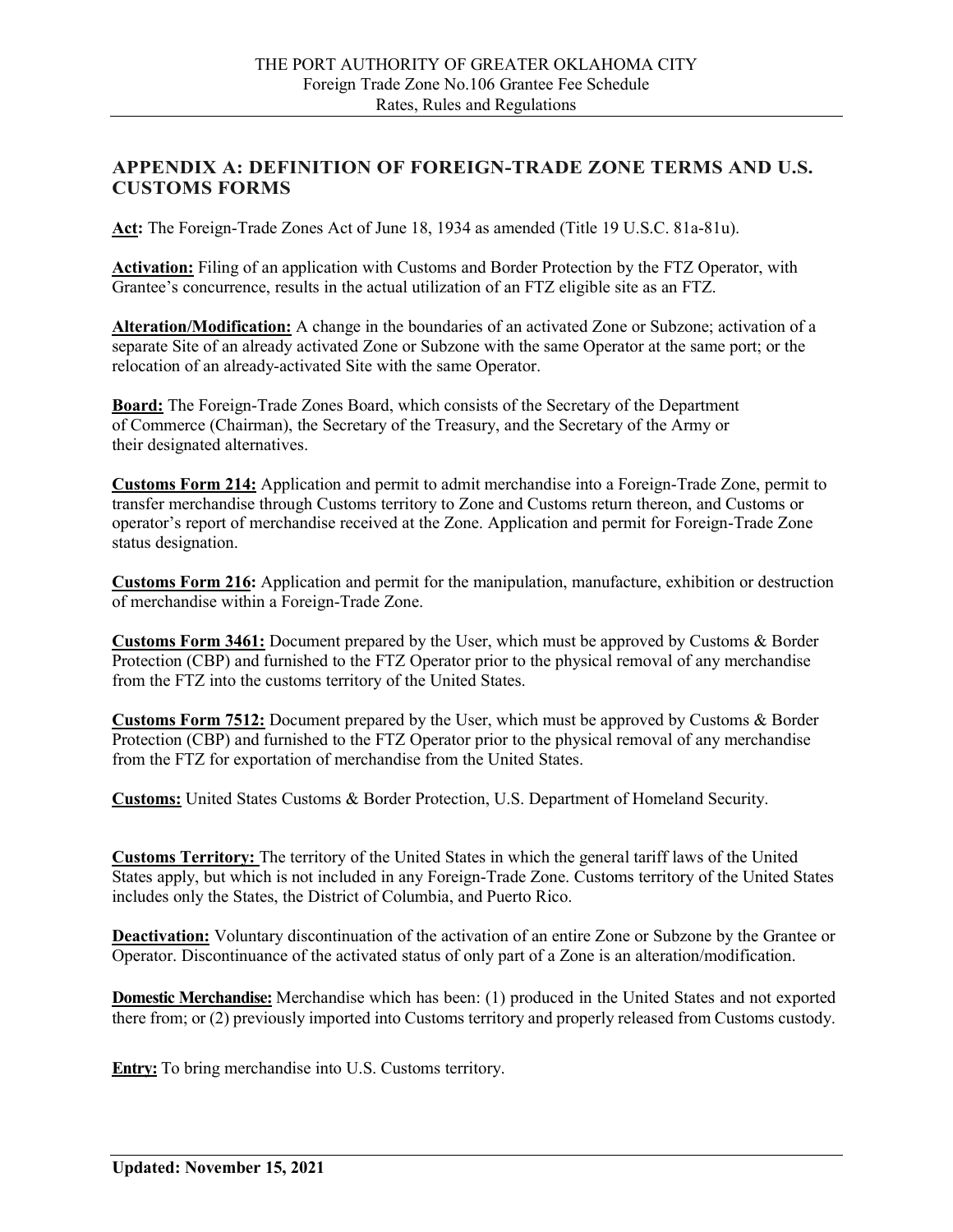#### THE PORT AUTHORITY OF GREATER OKLAHOMA CITY Foreign Trade Zone No.106 Grantee Fee Schedule Rates, Rules and Regulations

**Foreign Merchandise:** Imported merchandise which has not been properly released from Customs custody into Customs territory.

**Grantee:** The Port Authority of the Greater Oklahoma City Area to which the privilege of establishing, operating, and maintaining Foreign-Trade Zone No. 106 has been granted by the Foreign-Trade Zones Board.

**Imports:** Foreign merchandise of every description (export articles specifically and absolutely prohibited by statute) entered into Customs territory to become a part of the domestic supply for the purpose of domestic commerce or consumption, and particularly that which is entered into Customs territory through the Zone and foreign merchandise which, under the laws and regulations of various other Federal agencies having jurisdiction within the Zones, is said to be "imported" into Foreign-Trade Zones, Customs bonded warehouses, or Customs custody. This latter merchandise, in relation to the operations of the Zones, is considered to be Foreign Merchandise until its entry into the commerce of the United States.

**In-Transit Merchandise:** Includes all foreign merchandise transported into and out of the United States, whether in and out of the same port or across the country to another port, with or without transshipment, warehousing, breaking bulk, or change in mode of transportation, which originated in one foreign country and is destined at the time of the original shipment to another foreign country. Its distinctive feature is that it is being transported, from one foreign country through the United States to another foreign country, under a through bill of lading or other documentation for a completed journey. The term is particularly applied to foreign merchandise shipped in-transit through a Foreign-Trade Zone.

**Magnet Site:** A site intended to serve or attract multiple operators or users.

**Manipulation:** The breaking up, repacking, assembling, distributing, sorting, grading, cleaning, mixing with foreign or domestic merchandise, or other processing which does not constitute a manufacture.

**Manufacturing:** Activity involving the substantial transformation of a foreign article resulting in a new and different article having a different name, character, and use.

**Merchandise:** Includes goods, wares and chattels of every description, except prohibited merchandise. Building materials, production equipment, and supplies for use in operation of a zone are not "merchandise" for the purpose of this part.

**Non-Privileged Foreign Merchandise:** Foreign merchandise which has the duty and applicable taxes determined at the time the merchandise enters U.S. Customs territory for consumption purposes. Non-Privileged Foreign status is also given to: (1) waste recovered from any manipulation or manufacture of privileged foreign merchandise; (2) Domestic Merchandise taken into a Zone whose identity has been lost; and (3) Foreign Merchandise in the Zone which does not have the status of (a) Privileged Foreign Merchandise, or (b) Zone Restricted Merchandise.

**Operator:** The firm or firms designated by the Grantee to operate and administer the Zone or a portion thereof.

**Operator Agreement:** Prior to activation of the Site, an agreement between the Operator of the Zone Site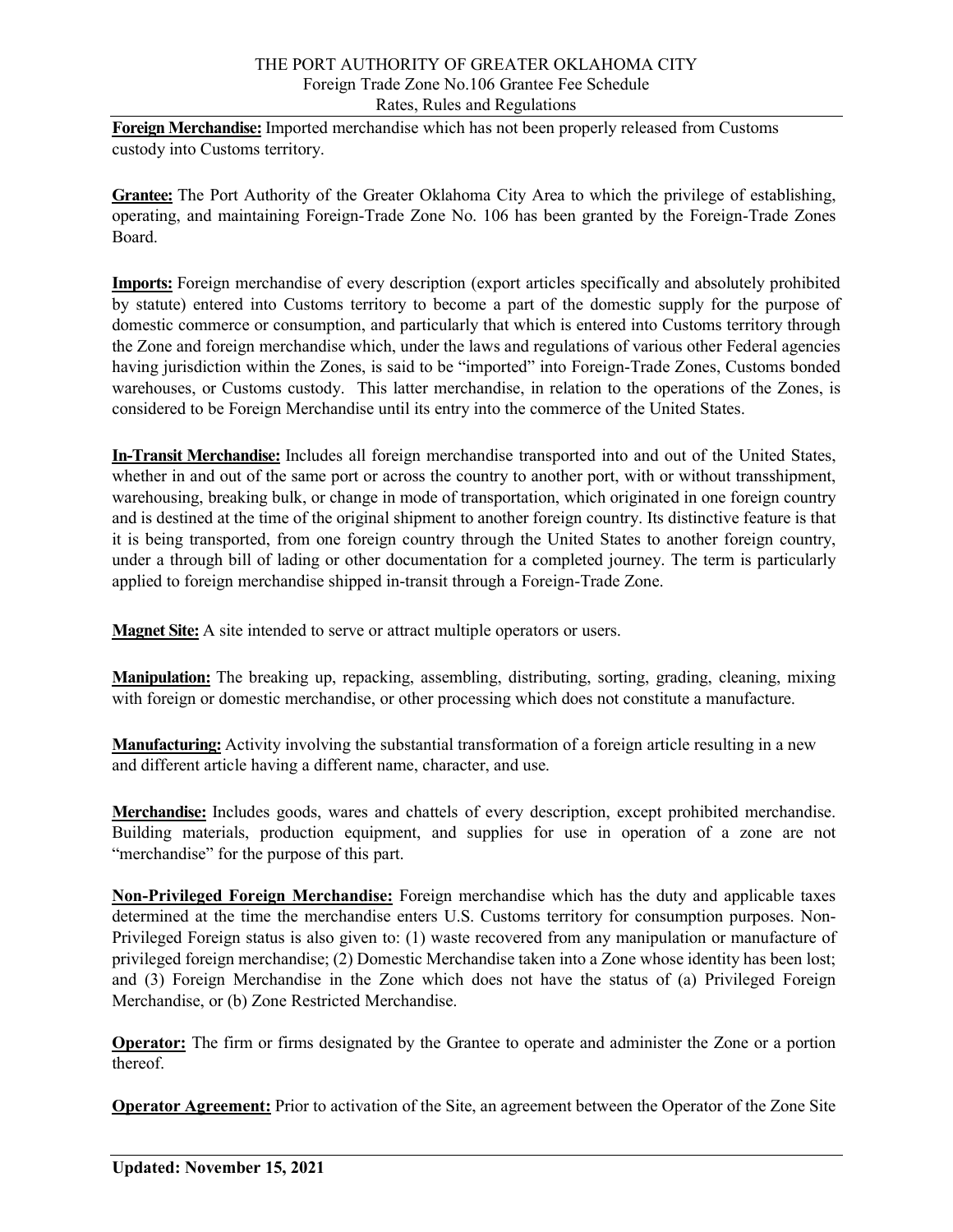#### THE PORT AUTHORITY OF GREATER OKLAHOMA CITY Foreign Trade Zone No.106 Grantee Fee Schedule Rates, Rules and Regulations

and the Grantee will be executed. Activation cannot occur without an executed Operator Agreement.

**Operator's Bond:** All Zone Operators must submit to Customs a bond to assure compliance with Customs regulations. The bond is submitted on Customs Form (CF) 302. The bond provisions are set forth at 19 C.F.R. 113.73, Customs Regulations. A failure to comply with the regulations may be deemed a "default" by Customs and result in the assessment of liquidated damages under the bond.

**Port Director:** Customs official with responsibility for overseeing the activation and operations of zone projects within his or her Customs Port of Entry.

**Port of Entry:** A place designated by the United States Government at which a Customs Officer is assigned with the authority to accept entries of merchandise, collect duties, and enforce the various provisions of the Customs laws.

**Privileged Domestic Merchandise:** Merchandise which includes: (1) U.S. products on which all internal revenue taxes, if applicable, have been paid; (2) previously imported merchandise on which duty and/or taxes have been paid; and (3) previously admitted merchandise which is free of duty and tax.

**Privileged Foreign Merchandise:** Foreign merchandise which has the duty and applicable taxes determined at the time the status is approved. The determined duty rate and taxes are not subject to future fluctuation. Once established, Privileged Foreign status cannot be changed. If merchandise has already been admitted into the Zone with a Non-Privileged Foreign status, Privileged Foreign status may be obtained by filing CF214 and related entry documents. However, application for this status must be filed prior to manipulation or manufacture.

**Prohibited Merchandise:** Merchandise the importation of which is prohibited by law on grounds of public policy or morals, or any merchandise which is excluded from a zone by order of the Board.

**Re-Exports or Reshipments:** Merchandise from one foreign country initially destined to the United States which, after being unladed, stored, and/or manipulated or manufactured in the country, is transported under a new bill of lading or other new documentation to another foreign country. The term is particularly applied to re-exports or reshipments through a Foreign-Trade Zone.

It includes Privileged, Non-Privileged or Zone-Restricted Foreign Merchandise which: (1) is in the same condition as when transported into the United States; or (2) has been manipulated without any change in its form or nature; or (3) has been manipulated or processed in such manner as to change its form, whether or not mixed with Domestic Merchandise, provided the Domestic Merchandise is not a component part or substantial ingredient thereof.

**Subzone:** A specialized purpose zone established as part of a zone project for a limited purpose that cannot be accommodated within an existing zone. A subzone can be established under the Alternative Site Framework or under the Traditional Site Framework.

**Transfer:** To take merchandise with zone status from a zone for consumption, transportation, exportation, warehousing, cartage or lighterage, vessel supplies and equipment, admission to another zone, and like purposes.

**Transshipment Merchandise:** Foreign merchandise which enters and leaves the United States through the same port, being transferred from one vessel to another directly or by way of a Foreign-Trade Zone or